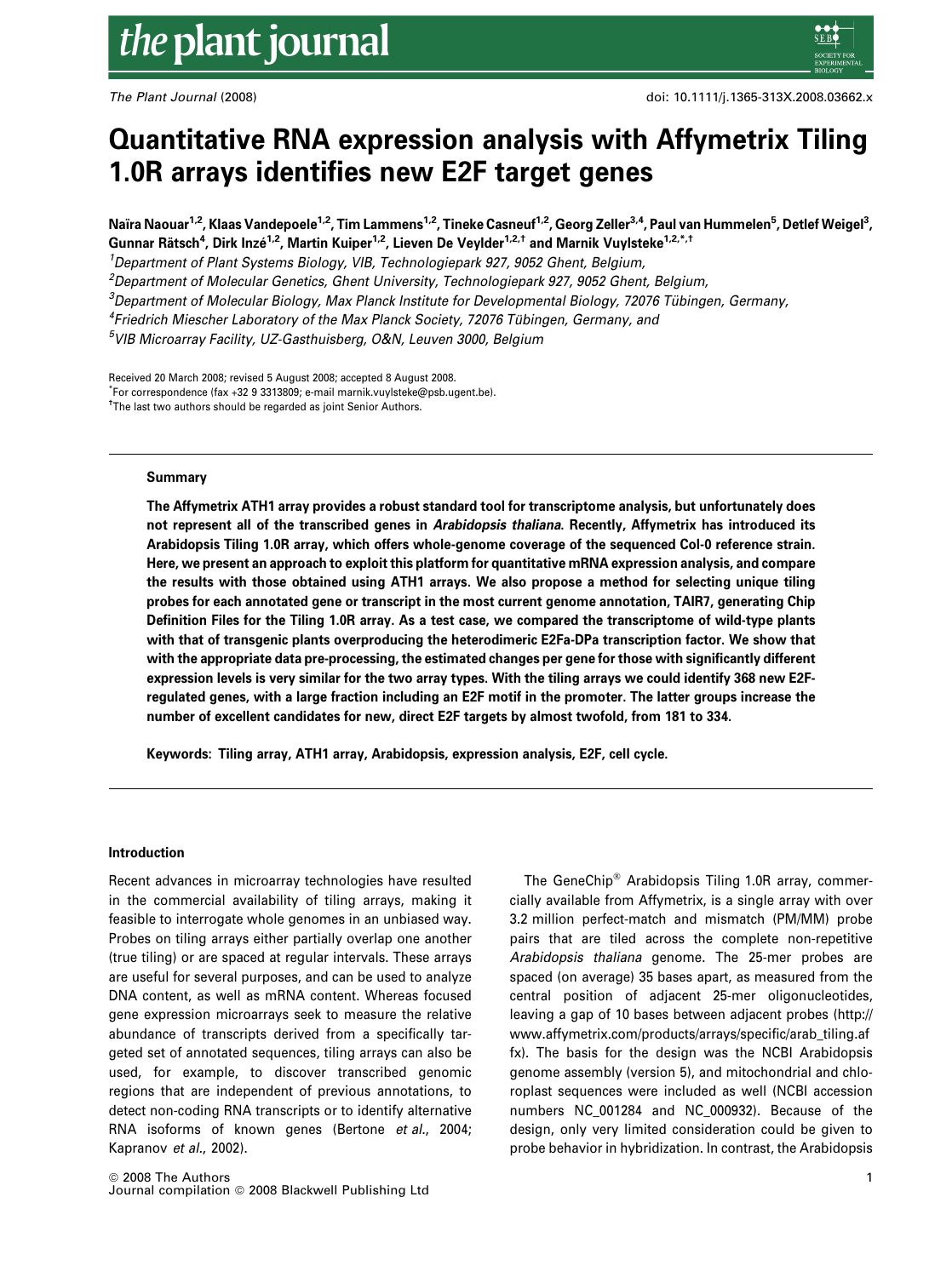## 2 Naïra Naouar et al.

ATH1 array contains sets of 11 25-mer probes that were designed to uniquely cover 3' exons of A. thaliana genes, based on the now outdated TIGR 3.0 annotation (Redman et al., 2004). In addition to trying to avoid cross hybridization with other genes, probes were chosen such that their hybridization characteristics were as similar as possible. A further potential advantage of the ATH1 array is that probes are all antisense to the annotated transcripts, whereas probes on the Tiling 1.0R are all from one strand of the genome only, such that half of all genes will be represented by antisense probes, and the other half will be represented by sense probes. Thus, to analyze the expression of all genes, the Tiling 1.0R array needs to be hybridized with double-stranded cDNA.

For several years we have been interested in understanding the role of E2F transcription factors in regulating the plant cell cycle and plant growth. E2Fs are conserved regulators of S phase-specific genes (Blais and Dynlacht, 2007; Iaquinta and Lees, 2007). The A. thaliana genome encodes three E2Fs (E2Fa, E2Fb and E2Fc; De Veylder et al., 2007), which are active in association with the dimerization partners DPa or DPb. A complete understanding of the role of the different E2F isoforms requires the comprehensive identification of their target genes. To this end, we have previously generated plants ectopically overproducing the heterodimer E2Fa-DPa (E2Fa-DPa<sup>OE</sup>; De Veylder et al., 2002; Kosugi and Ohashi, 2003). By interrogating the transcriptome of  $E2Fa-DPa^{OE}$  plants, which display ectopic cell division and endoreduplication, with ATH1 microarrays, we had identified 181 potentially direct E2F target genes, with many of them encoding proteins involved in cell cycle progression, DNA replication and chromatin dynamics (Vandepoele et al., 2005; Vlieghe et al., 2003).

Here, we describe a procedure to extract and pre-process the expression data from Tiling 1.0R arrays. We use this procedure to benchmark their performance for gene expression studies, taking the results obtained with the ATH1 microarray as a reference. The focus is on quantifying, comparing and evaluating the expression changes between wild-type (WT) and  $E2Fa-DPa^{OE}$  plants analyzed with both microarray platforms. In addition, we compared a number of different target preparation protocols, in particular with respect to the potential for obtaining quantitative results. Applying our newly developed procedures, we demonstrate that the number of E2F target genes can be significantly enlarged using Affymetrix Tiling 1.0R array analysis.

## **Results**

## Annotation

All probes present on the GeneChip® Arabidopsis Tiling 1.0R array were mapped to the genome, and each gene represented in the TAIR7 annotation was characterized by its own set of unique exonic probes (Figure 1). From a total of 31 762 genes/transcripts annotated in TAIR7, the Tiling 1.0R array probes covered either the forward or reverse strand of 29 890 genes. We did not further consider 128 genes that are represented by only one or two probes. Of the remaining 29 767 genes, 20 654 genes are in common with the latest ATH1 chip definition file (CDF), whereas 9113 are only represented on the Tiling 1.0R array.

## Effect of different target preparation strategies on the hybridization

We compared three different target preparation protocols, in particular with respect to the extent in which they influence the hybridization signal on the Tiling 1.0R arrays (Figure 2). In Tiling Target Preparation protocol 1 (TTP1), cDNA was prepared in a manner identical as for the ATH1 Target Preparation (ATP), relying on oligo-dT primed cDNA preparation, followed by linear amplification of the cDNA by T7 in vitro transcription. TTP2 used total RNA directly reverse transcribed into cDNA. TTP3 used randomly primed cDNA synthesis, starting with total RNA depleted of ribosomal RNA. The distributions of the raw data intensities (Figure 3) are similar for ATP, TTP1 and TTP3, whereas the raw data intensities for TTP2 are lower overall. Because in TTP2 random primers were used for cDNA synthesis, without any prior attempts to remove rRNA, it is very likely that a significant portion of the labeled cDNA will be derived from rRNA, yielding a lower signal intensity overall for nonrepetitive probes.

## Cross-platform comparison

The set of 20 654 common genes was used to assess the agreement in differential expression measured on both microarray platforms. Initially, we restricted the platform comparison to significantly differentially expressed genes showing large fold changes, which are likely to be of more biological relevance than those showing small, although significant, fold changes. Therefore, all genes showing a significant ( $Q < 0.05$ ), at least twofold change ( $FC \ge 2$ ) in hybridization signal between WT and  $E2Fa-DPa^{OE}$  plants were considered to be differentially expressed (Table 1). Robust multiarray analysis (RMA) analysis of ATH1 data identified 1562 differentially expressed genes. The three TTP protocols yielded comparable numbers of differentially expressed genes. TTP3, using random primers after depletion of rRNA using locked nucleic acid (LNA) oligonucleotides (see Experimental procedures for further details), produced the highest number of differentially expressed genes, as well as the largest overlap with the ATH1 results. Inclusion of untranslated region (UTR) probes reduced the numbers of differentially expressed genes identified, and hence reduced the overlap with ATP.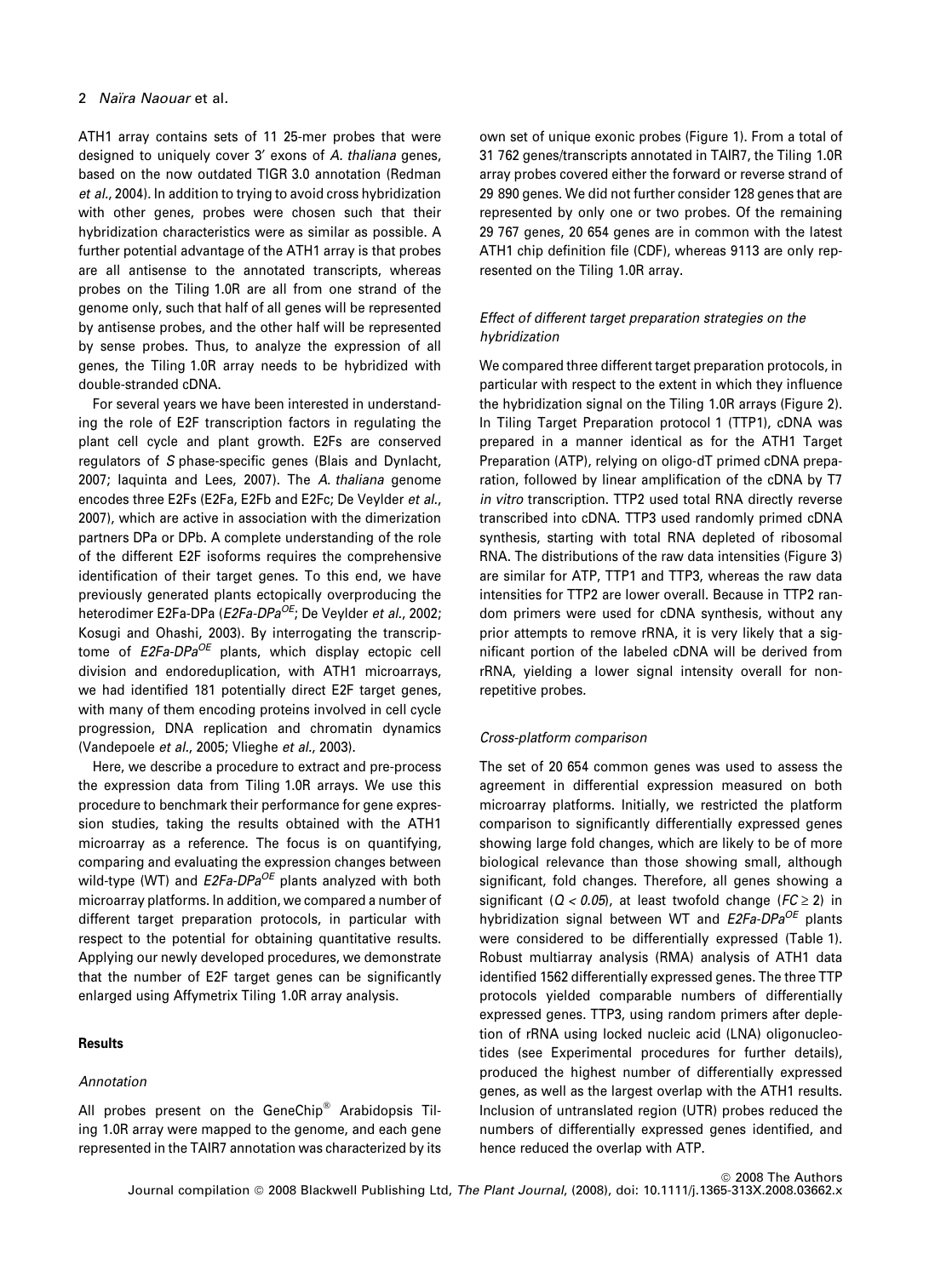## Affymetrix Tiling 1.0R arrays identify E2F target genes 3



Figure 1. Gene model and probe selection for the chip definition file (CDF).

The 25-mer perfect match (PM) probes with 10-base spacing on average are represented by blocks. Red blocks represent non-unique probes; grey blocks represent intronic probes; green blocks represent untranslated region (UTR) probes; and blue blocks represent probes from unique exons. The final step discriminates between the two CDF variants generated.



Figure 2. Flow chart showing the Affymetrix ATH1 (ATP) and Tiling 1.0R target preparation protocols (TTP1, TTP2 and TTP3). Each of the RNA samples was split into separate aliquots that were processed according to the steps shown, leading to the synthesis of four unique labeled targets. ATP and TTP1 derive from amplified cRNA from the same initial oligo(dT) cDNA preparation. These targets therefore primarily represent poly(A) mRNAs. TTP2 and TTP3 were produced with the standard cDNA labeling procedure, as recommended by Affymetrix for tiling arrays, except that in the procedure for TTP3, rRNA was depleted with the Ribominus kit from Invitrogen (see Experimental procedures for further details).

Analyzing the expression data using a mixed model approach increases the proportion of differentially expressed genes in common between ATP and the three TTP strategies, in particular between ATP and TTP2 (Table 1). Again, in all three cases, the highest proportion of differentially expressed genes in common between the two platforms was found when UTR probes were excluded.

Alternatively, we assessed the agreement in the magnitude of fold changes measured on both microarray platforms, irrespective of their statistical significance, by means of a correspondence at the top (CAT) plot. The CAT plots (Figure 4a) show that the ranking of genes based on the fold changes estimated by RMA are highly consistent across the two platforms. The correspondence slightly differs with the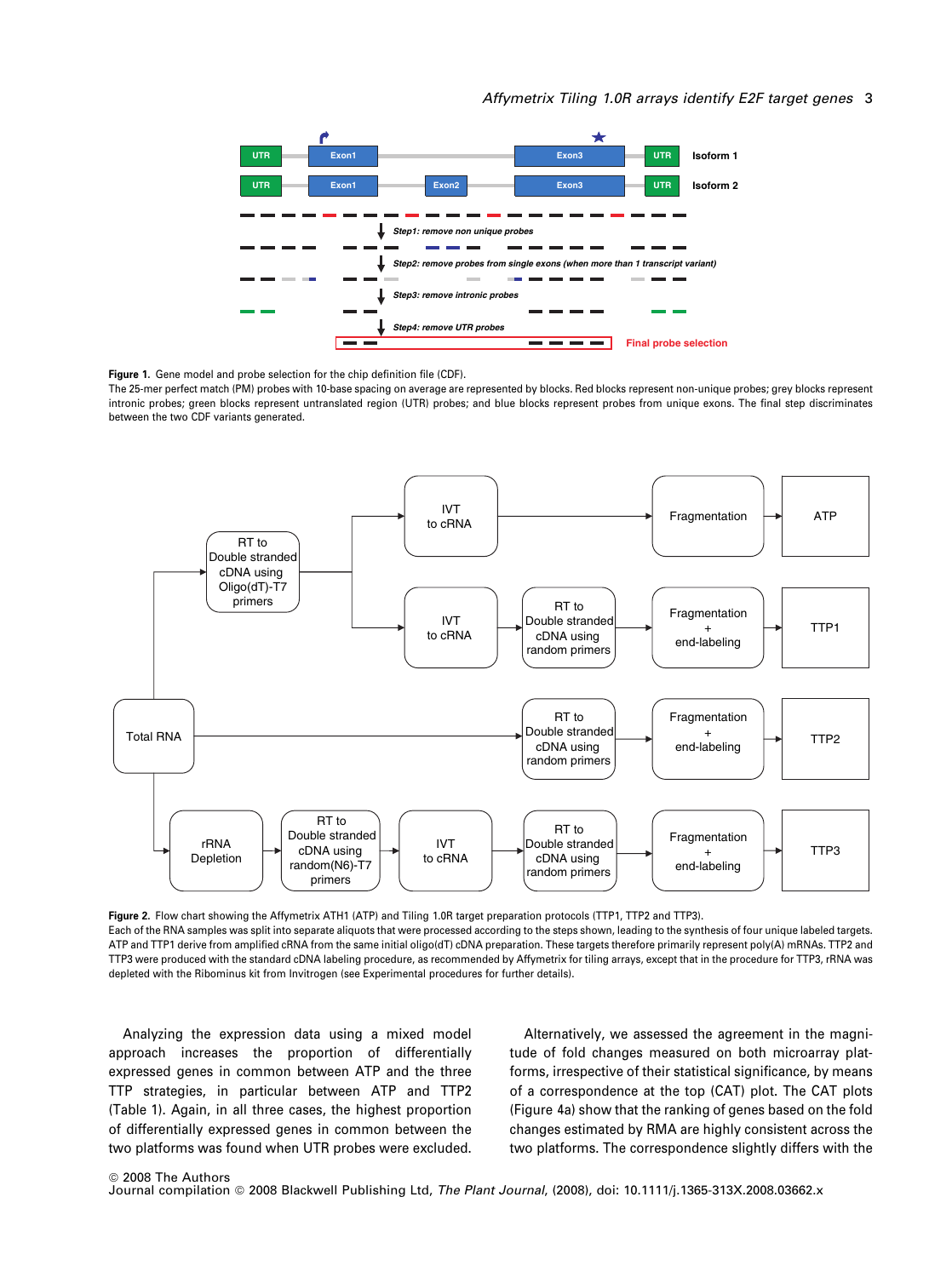



Figure 3. Box plot of log (base 2) raw probe intensities measured for E2Fa-DPa<sup>OE</sup> (first three boxes) and wild-type plants (next three boxes), each in triplicate, on ATH1 arrays (red), and for the three Tiling 1.0R approaches, TTP1 (green), TTP2 (dark blue) and TTP3 (light blue).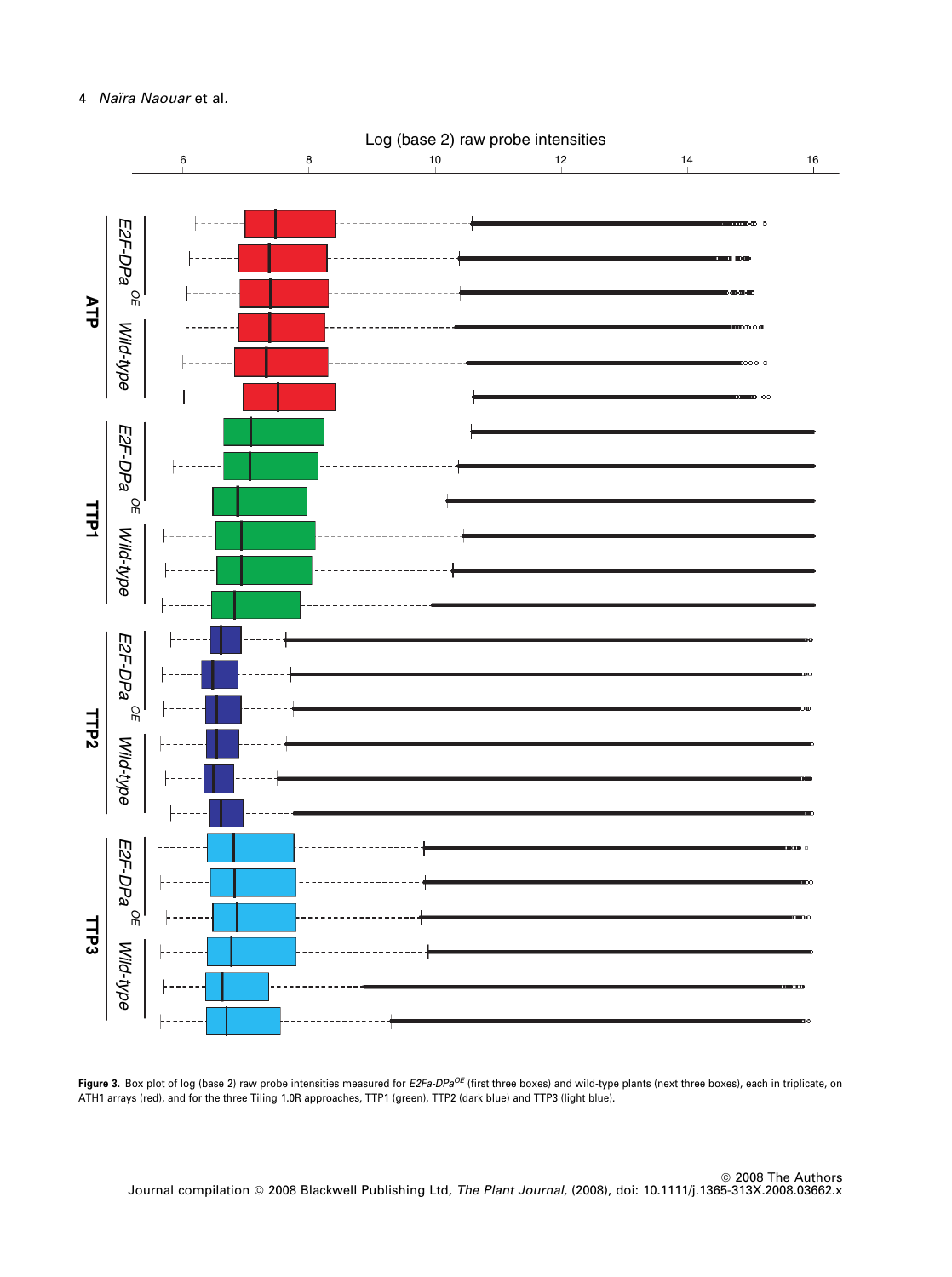| Microarray platform<br>Target amplification protocol     | ATH <sub>1</sub><br><b>ATP</b> | Tiling 1.0R microarray |             |                  |                    |          |                    |  |
|----------------------------------------------------------|--------------------------------|------------------------|-------------|------------------|--------------------|----------|--------------------|--|
|                                                          |                                | TTP1                   |             | TTP <sub>2</sub> |                    | TTP3     |                    |  |
|                                                          |                                | With UTR               | Without UTR | With UTR         | <b>Without UTR</b> | With UTR | <b>Without UTR</b> |  |
| <b>RMA</b>                                               |                                |                        |             |                  |                    |          |                    |  |
| No. differentially expressed genes                       | 1562                           | 1463                   | 1549        | 1338             | 1503               | 1816     | 1934               |  |
| No. differentially expressed genes<br>in common with ATP |                                | 1079                   | 1111        | 982              | 1026               | 1220     | 1253               |  |
| Mixed models                                             |                                |                        |             |                  |                    |          |                    |  |
| No. differentially expressed genes                       | 1635                           | 1543                   | 1658        | 1969             | 2442               | 1953     | 2123               |  |
| No. differentially expressed genes<br>in common with ATP |                                | 1091                   | 1150        | 1238             | 1348               | 1269     | 1329               |  |

Table 1 Number of differentially expressed genes between wild type and E2Fa-DPa<sup>OE</sup> identified using ATH1 and Tiling 1.0R microarrays

For Tiling arrays, three different target preparation (TPP1, TTP2 and TTP3) strategies were applied.

Genes were considered to be differentially expressed when a significant ( $Q < 0.05$ ) two or higher fold change in gene expression was estimated. Expression data were analyzed using the RMA and the mixed model approach. The genes taken into account in this analysis were the 20 654 genes shared in the two platforms.

Figure 4. Correspondence at the top (CAT) plots showing agreement in differential expression calls, based on fold changes, between ATH1 and the three Tiling 1.0R experiments.

The fold changes were estimated by either the robust multiarray analysis (RMA) approach (a) or the mixed model approach (b).



nature of the TTP approach used, whereas inclusion of UTR probes has little effect. Again, the overall correspondence in the 'top' genes between the two platforms turns out to be slightly higher when fold changes are estimated by a mixed model approach (Figure 4b).

## Cross-TTP comparison

Cross-TTP comparison was performed on the basis of 29 767 genes covered by the Tiling 1.0R array probes. Comparing the different target preparation protocols with respect to the extent to which they affect the number of differentially expressed genes identified shows that TTP2 and TTP3 are

superior to TTP1. A possible explanation is that TTP1 selected only for polyadenylated transcripts, whereas TTP2 and TTP3 also amplified the non-polyadenylated transcripts. The number of differentially expressed genes in common between the three TTP approaches is clearly higher when fold changes and statistical significance are assessed by a mixed model approach (Figure 5a,b). The genes that are not in the overlap might be indicative of specific characteristics of the different protocols, such as differences in sensitivity, selectivity or RNA coverage.

To ensure that the differences in the number of differentially expressed genes identified by the three TTP approaches is not caused by error or bias in the sample

Journal compilation @ 2008 Blackwell Publishing Ltd, The Plant Journal, (2008), doi: 10.1111/j.1365-313X.2008.03662.x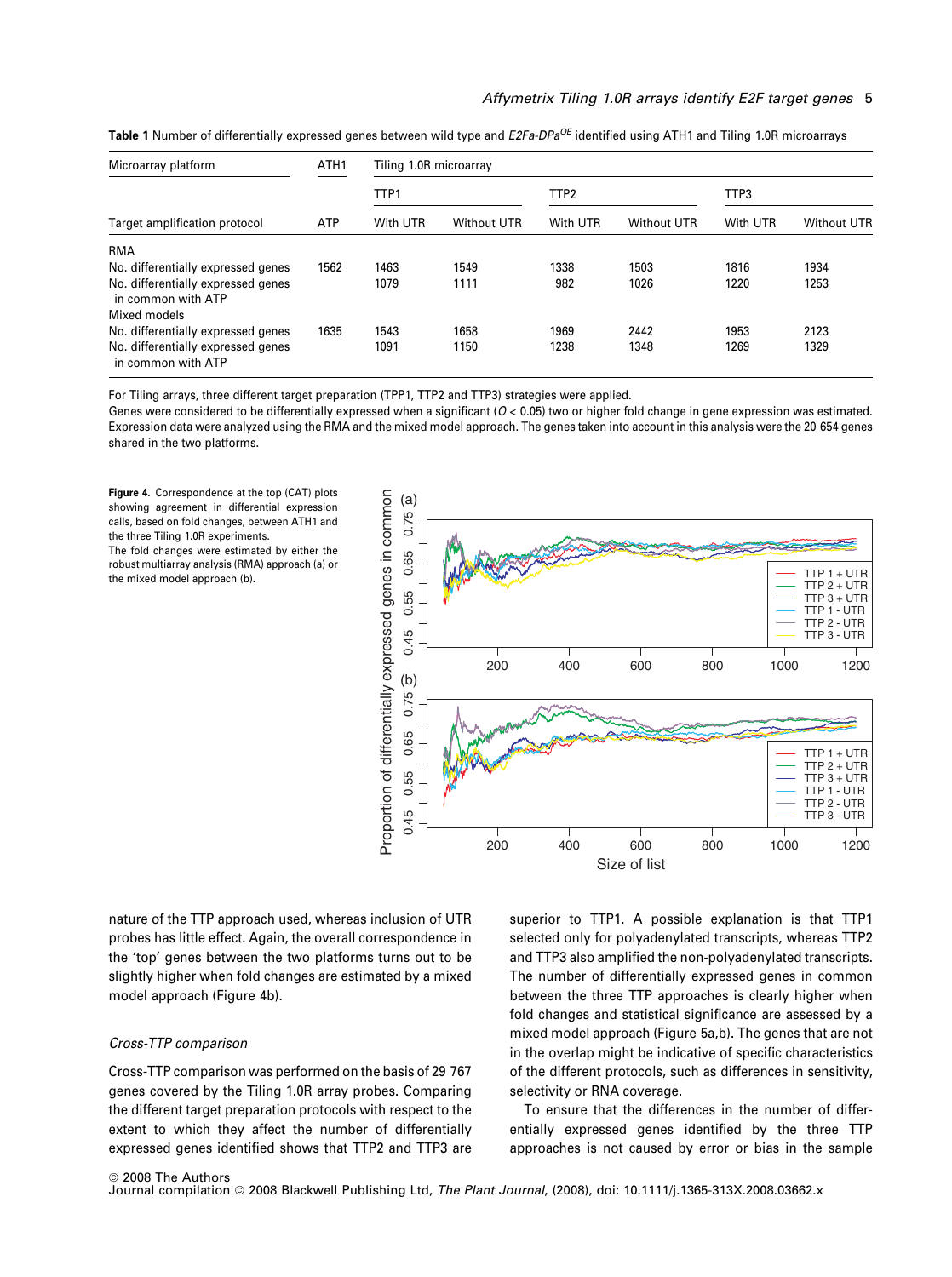

Figure 5. Venn diagram representing the overlapping, differentially expressed genes for the three Tiling 1.0R (TTP) protocols.

The differentially expressed genes were identified by: (a) the robust multiarray analysis (RMA) procedure; (b) the mixed model approach, with significance assessed on the basis of the F approximation to the Wald statistic; and (c) the mixed model approach with significance assessed by permutation. Untranslated region (UTR) probes had been removed from the probe-set selection.

preparation, resulting in uneven amplification between samples and increased false-positives passing the biological and statistical significance thresholds, we performed permutation analyses. Permutation based P values and the corresponding Q values, however, did not differ strongly from those calculated on the basis of the F approximation of the Wald statistic, resulting in equal numbers of differentially expressed genes (Figure 5c).

To assess which TTP approach is in best agreement with the changes in gene expression, as measured by RT-PCR, expression levels of 10 differentially expressed genes were measured in triplicate for each of the six samples using RT-PCR, and were compared with those obtained by the three TTP approaches using the mixed model (Figure 6). With the exception of gene AT3G27630, the fold changes measured by the TTP approaches are systematically higher than those measured by RT-PCR. Figure 6 also clearly shows that TTP2 and TTP3 are often in high agreement with the changes in gene expression measured by RT-PCR, confirming the superiority of TTP2 and TTP3 to TTP1.

## Identification of E2F target genes

Considering the results obtained with TTP3 using the mixed model procedure, a total of 946 genes were found to have a significant, at least twofold induction in  $E2Fa-DPa^{OE}$  compared with WT plants, versus the 773 identified with the ATH1 array (Tables 2, S1 and S2). Among the 773 genes identified by ATH1, 195 genes were missing in the Tiling 1.0R data set, in many cases because they just failed to reach the significance threshold or fold-change criterion on the tiling platform. Likewise, out of the 946 genes found to be induced in  $E2Fa-DPa^{OE}$  plants with the Tiling 1.0R array, 368 were missing in the ATH1 data set (Table S3). Among these 368 genes, 203 genes are among the 9113 genes present only on the Tiling 1.0R array, and thus represent new potential E2Fa-DPa targets. This set of 368 genes showed a gene ontology (GO) enrichment for DNA replication (Table 2), and includes genes involved in cell division (DEL1, CDKB1;1, KRP6 and TONSOKU), DNA replication (MCM6, ORC1a and OCR1b) and DNA damage response (MSH3 and DDB2). Among the upregulated genes, 153 have a motif in their 1-kb promoter that conforms to known E2F

7 **RT PCF D** TTP1 **D** TTP2 6 TTP3 5 .og (base 2) fold changes **Log (base 2) fold changes** 4 3 2 1  $\Omega$ AT3G27630 AT1G52270 AT4G02110 AT3G04850 AT5G06590 AT3G18730 AT5G12920 AT5G01120 AT4G14700 AT1G80710 **Genes** 

Figure 6. Comparison of log (base 2) expression fold changes as measured by RT-PCR (black) and the three Tiling 1.0R approaches, TTP1 (dark gray), TTP2 (light gray) and TTP3 (white) for 10 genes that were upregulated in  $E2Fa-DPa^{OE}$ compared with the wild type. Error bars represent  $\pm$ SED.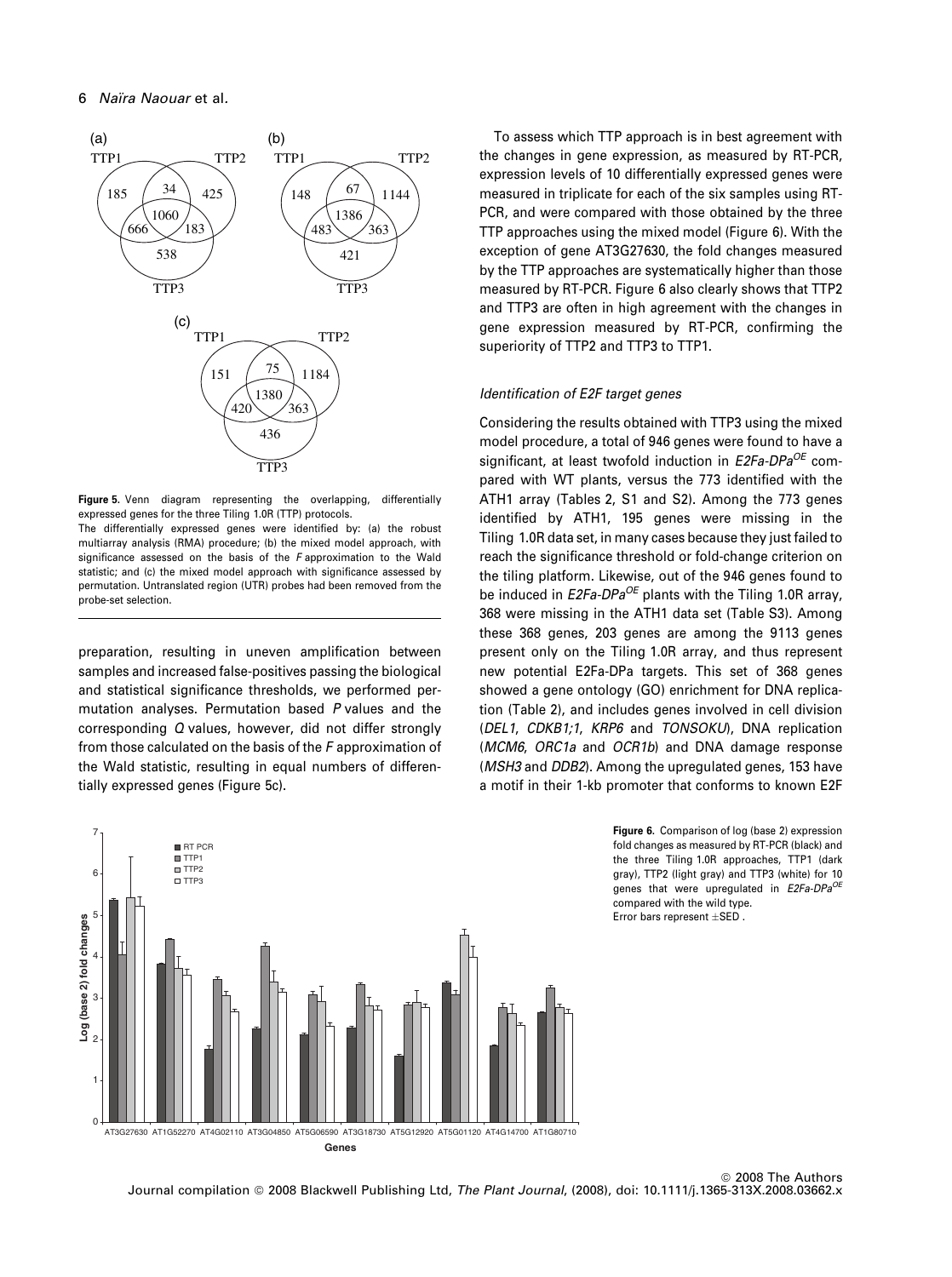Table 2 Enrichment analysis of genes upregulated in  $E2Fa-DPa^{OE}$  compared with the wild type, identified using ATH1 and Tiling 1.0R microarrays

| Gene set                          | No.<br>genes | P-value 'DNA<br>replication' GO<br>enrichment | Enrichment<br>fold | Number<br>(percentage)<br>of genes in GO<br>category <sup>a</sup> | Number<br>(percentage)<br>of genes with<br>E <sub>2F</sub> motif <sup>b</sup> | Number<br>(percentage)<br>of genes with<br>conserved E2F <sup>c</sup> |
|-----------------------------------|--------------|-----------------------------------------------|--------------------|-------------------------------------------------------------------|-------------------------------------------------------------------------------|-----------------------------------------------------------------------|
| ATH <sub>1</sub>                  | 773          | $3.09e - 32$                                  | 13.76              | 45 (5.8)                                                          | 389 (50.3)                                                                    | 196 (25.4)                                                            |
| TTP3                              | 946          | 6.87e-37                                      | 13.63              | 53 (5.6)                                                          | 468 (49.5)                                                                    | 219 (23.2)                                                            |
| Tiling-specific genes (TTP3-ATH1) | 368          | $2.53e - 05$                                  | 6.24               | 9(2.4)                                                            | 153 (41.6)                                                                    | 50(13.6)                                                              |
| ATH1-specific genes (ATH1-TTP3)   | 195          | not significant                               | 1.25               | 1(0.5)                                                            | 74 (37.9)                                                                     | 27 (13.8)                                                             |

For Tiling arrays, data obtained with the target preparation protocol TTP3 with mixed models analysis were considered.

<sup>a</sup>Frequency GO label 'DNA replication' in Arabidopsis genome = 0.4%.

b Frequency E2F motif in all Arabidopsis 1-kb promoters = 29.0% (9287/32042).

c The presence of an E2F instance in Arabidopsis was scored as conserved if at least one orthologous poplar gene had an E2F motif in its promoter (irrespective of strand or position in the promoter).

binding sites. Of these, the E2F motif is also found in one or more orthologous Populus genes, suggesting that they represent evolutionarily conserved E2F targets (Table 2). To validate some of the new potential E2F targets, we randomly selected 10 genes with an evolutionarily conserved E2F motif. We could confirm their transcriptional upregulation in  $E2Fa-DPa^{OE}$  plants by RT-PCR analysis (Figure 6).

Moreover, a direct binding of the E2Fa transcription factor to the promoter was confirmed for seven genes by ChIP analysis, supporting the assertion that they are direct E2Fa target genes (Figure 7). The promoters of the three remaining genes were found to bind the related E2Fb transcription factor, indicating that E2Fa indirectly activates these genes through the transcriptional induction of E2Fb.

To assess the biological meaning of the results obtained for the Tiling 1.0R and ATH1 arrays, we first compared the enrichment for the GO class 'DNA replication', as we have demonstrated previously that most genes induced by E2Fa-DPa belong to this GO class (Vandepoele et al., 2005). Using TTP3 in combination with the mixed model procedure, the Tiling 1.0R platform slightly outperforms the ATH1 array in this exercise. Out of 101 annotated DNA replication genes, 53 were found to be induced by more than twofold ( $Q < 0.05$ ) in  $E2Fa-DPa^{OE}$  transgenic plants, of which eight were detected only on the Tiling array.

In a second step, we compared the number of putative direct E2F target genes identified on both platforms. In A. thaliana, there are 9287 genes with an E2F motif in their 1-kb promoter (see Table S4). For 23% (2160) of these, we find that an E2F motif is also present in one or more Populus orthologs. When comparing the presence of E2F binding sites in putative genes identified by both array platforms, again a similar enrichment of genes with a (conserved) E2F element was observed: 49.5% (23.2%) using the Tiling 1.0R array versus 50.3% (25.4%) for the ATH1 array (Table 2), illustrating that the Tiling 1.0R arrays perform well when compared with the ATH1 arrays.



Figure 7. Chromatin immunoprecipitation analysis (ChIP) analysis confirming direct E2Fa/E2Fb binding to the promoter of 10 randomly selected potential direct targets (gene identifiers on the left) of E2Fa-DPa, identified uniquely on the Tiling 1.0R platform.

ChIP was performed on 8-day-old  $E2Fa-DPa^{OE}$  seedlings using E2Fa- or E2Fbspecific antibodies. An immunoprecipitation without any added antibody served as a control.

#### Identification of unannotated E2F targets

The identification of genomic regions that are differentially transcriptionally active in WT and  $E2Fa-DPa^{OE}$  plants that are not part of the overlap between ATH1 and Tiling 1.0R was performed, as explained in detail in the Experimental

#### ª 2008 The Authors

Journal compilation @ 2008 Blackwell Publishing Ltd, The Plant Journal, (2008), doi: 10.1111/j.1365-313X.2008.03662.x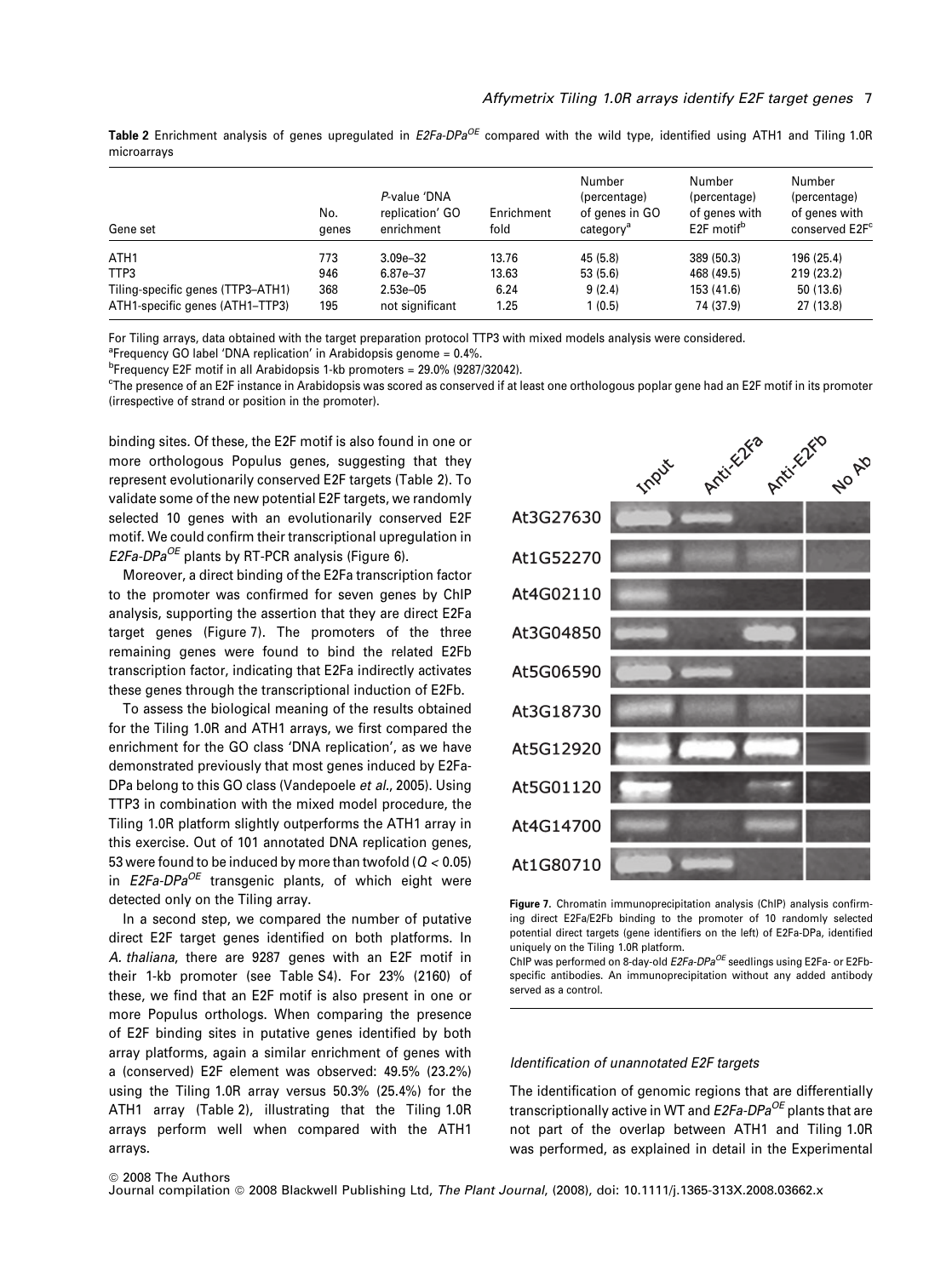## 8 Naïra Naouar et al.

procedures. Using this simple algorithm, we found 6974 differentially expressed intervals, of which 6646 matched to annotated genes/transcripts on the TAIR website. For each of the 328 intervals remaining, the corresponding sequence was extracted and blasted against the Arabidopsis expressed sequence tag (EST) bank available on TAIR website. In this way, sequences were checked to see if they were already known as unannotated RNA sequences. Of the 328 intervals, 54 matched to a known EST with identity  $\geq$ 99%. The remaining 274 differentially expressed regions might represent potential targets for E2F.

## **Discussion**

Although Affymetrix does not explicitly recommend its Arabidopsis Tiling 1.0R array for RNA analyses, this study provides evidence that this platform can be used for quantitative RNA expression analysis. Others have recently described the use of the Tiling 1.0F array, which contains probes that are complementary to those on the Tiling 1.0R array, for expression analysis (Jones-Rhoades Matthew et al., 2007). The increased coverage of tiling arrays compared with the standard ATH1 array, which was developed four years ago (Redman et al., 2004), may significantly aid in the discovery of new transcriptional targets of various processes or transcription factors, including those not represented in the current TAIR7 annotation. Based on this annotation, the Tiling 1.0R array includes over 9000 additional genes, or about 40% more genes than are present on the ATH1 array. In our specific case, this led to the identification of 153 novel putative E2F target genes, where only 184 were known before. This striking increase is proportionally greater than what one might have expected based on the relative numbers of genes on both arrays. It might reflect that many E2F targets are expressed at relatively low levels, and that this group of genes is underrepresented on the ATH1 array. We also analyzed unannotated genomic regions following a published procedure (Jones-Rhoades Matthew et al., 2007), and found 204 differentially active genomic regions, some of which might represent additional potential E2F targets.

With this paper we present two approaches for the analysis of expression data generated with Affymetrix Tiling 1.0R arrays. In addition, we compared a number of different target preparation protocols, in particular with respect to the extent in which they influence the potential to obtain quantitative results, and presented a Tiling 1.0R array CDF containing gene-specific single-copy exonic probe sets for each of the 29 767 genes. Overall, the mixed model approach performed better in terms of numbers of differentially expressed genes identified, as well as differentially expressed genes found in common between the two Affymetrix microarray platforms, than the commonly used RMA approach. A possible explanation is that taking the

mean across all of the probes, as implemented in the mixed model approach, is more appropriate than taking the median, especially when the overall level of signal is low and more variable.

Exclusion of UTR probes from the analysis increased the number of differentially expressed genes identified, as well as the proportion of differentially expressed genes in common between ATH1 and Tiling 1.0R platforms, irrespective of the target preparation protocol used. Part of the reason for this may be that, because of the multiple polyadenylation sites (Xiao et al., 2002), mRNA does not hybridize to every single 3' UTR probe, resulting in heterogeneity of the obtained signal, which in turn lowers the confidence of expression estimates. Our results also provide a useful assessment of three target preparation protocols, and demonstrate the need for capturing ribosomal RNA when random priming of total RNA is performed. We recommend the TPP3 strategy, amplifying all transcripts, irrespective of their polyadenylation status, combined with the Invitrogen Arabidopsis Ribominus kit.

In summary, we hope that this cross-platform study may further assist the Arabidopsis community when choosing a strategy for genome-wide gene expression studies.

## Experimental procedures

#### Experimental design and RNA material

Arabidopsis thaliana WT (Columbia 0) and  $E2Fa-DPa^{OE}$  plants were grown side-by-side under long-day conditions (with a 16-h light/8-h dark photoperiod) at 22°C on germination medium, as described previously (Vandepoele et al., 2005). Pools of seedlings were harvested in triplicate for each genotype 8 days after sowing, and were quickly frozen in liquid nitrogen and stored at -70°C. Total RNA was extracted using Trizol reagent (Invitrogen; http://www.invitrogen. com). No DNAse treatment was performed. The integrity and purity  $(A_{260}/A_{280}$  and  $A_{260}/A_{230}$  ratios > 1.8) were determined on an Agilent 2100 Bioanalyzer (http://www.agilent.com) and a Nanodrop ND-1000 UV-Vis spectrophotometer (http://www.nanodrop.com), respectively. Each RNA sample was split into four aliquots for different target preparation and hybridization protocols. In total, six ATH1 arrays and 18 Tiling 1.0R arrays were processed.

#### Annotation

BIOCONDUCTOR v2.1 contains an updated ATH1 CDF according to the TAIR7 annotation, with 21 021 probe sets uniquely mapping to one gene. We created a Tiling 1.0R array CDF containing gene-specific single-copy exonic probe sets, with the following steps (Figure 1): (i) probes derived from non-unique sequences were masked; (ii) when several transcript variants were annotated, only the probes common to all variants were considered; (iii) probes corresponding to intronic regions, including ones spanning intron/exon junctions, were removed. One CDF variant contained 5' and 3' UTR probes; the other variant did not. Mitochondrial and chloroplast genes were not included in the Tiling 1.0R CDFs. The CDF variant that does not contain the probes from UTR regions is available in BIOCONDUCTOR as athtiling1.0rcdf; the other variant is available upon request.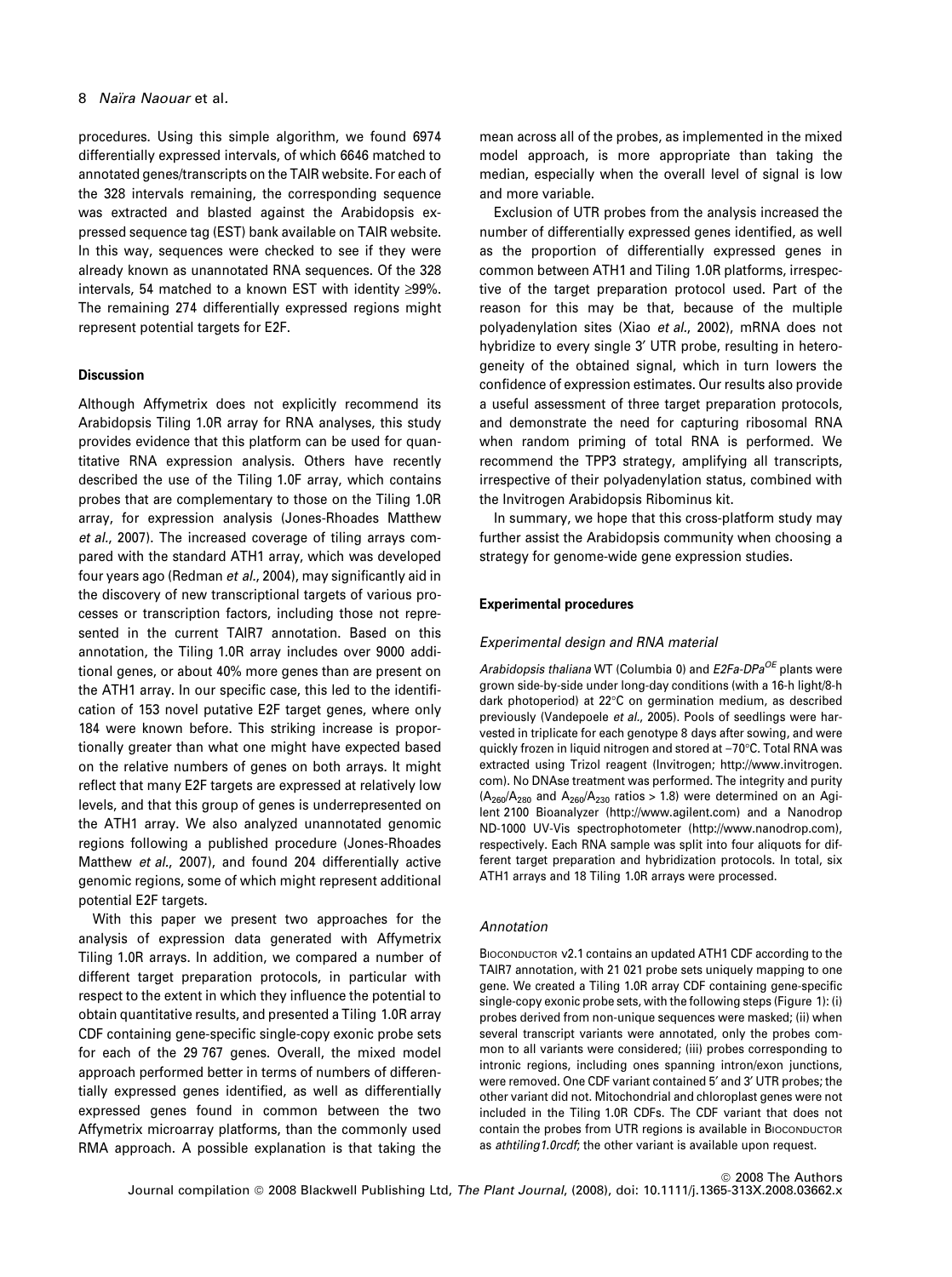## Affymetrix ATH1 hybridization

Labeled targets for the Affymetrix ATH1 arrays (catalog no. ATH1121501; Affymetrix, http://www.affymetrix.com) were prepared as recommended by the manufacturer. Briefly,  $5 \mu g$  of total RNA was reverse transcribed into cDNA using an oligo(dT)-T7 primer, and was then converted into cRNA and linearly amplified by T7 in vitro transcription reaction using the Affymetrix IVT Labeling Kit (catalog no. 900449; Affymetrix). The probes were purified with the GeneChip<sup>®</sup> Sample Cleanup Module (catalog no. P/N 900371; Affymetrix), and were analyzed again for yield, which was 30– 120  $\mu$ g, and purity (A<sub>260</sub>/A<sub>280</sub> and A<sub>260</sub>/A<sub>230</sub> ratios > 1.8). The resulting  $cRNA$  (20  $\mu$ g) was fragmented by alkaline hydrolysis and resuspended with control spike-in probes in 300 µl of hybridization buffer (Hybridization Control Kit, catalog no. 900457: Affymetrix). The GeneChip $^{\circledast}$  arrays were hybridized in a rotating oven at 45°C for 17 h, and were then washed and stained in the GeneChip<sup>®</sup> Fluidics Station 400 (Wash and Stain kit, catalog no. 900720; Affymetrix), using the EukGE-WS2v4 washing protocol. Scanning was performed with the GeneChip $^\circledast$  Scanner 3000, and image analysis was performed in GCOS (catalog no. 690036; Affymetrix). We refer to this ATH1 target preparation as 'ATP'.

#### Affymetrix Tiling 1.0R array hybridization

GeneChip<sup>®</sup> Arabidopsis Tiling 1.0R arrays (catalog no. 900594; Affymetrix) were hybridized with 7.5  $\mu$ g of double-stranded (ds) cDNA that had been fragmented with uracil DNA glycosylase, and had been terminally labeled with biotin using a terminal deoxynucleotidyl transferase (DLR; Affymetrix WT Double-stranded DNA Terminal Labeling Kits, catalog no. 900812). The cDNA material was prepared following three different target preparation protocols (Figure 2). The first protocol, referred to as TTP1, started with 7  $\mu$ g of amplified cRNA, prepared as described above for ATP. This was then reversed transcribed to dUTP-containing ds cDNA (WT ds cDNA Synthesis Kit, catalog no. 900813; Affymetrix) using random primers. The second target preparation protocol, referred to as TTP2, started with 7  $\mu$ g of total RNA, directly reversed transcribed to ds cDNA with T7-(N)6 primers and with the incorporation of dUTP for subsequent fragmentation, also using components of the WT ds cDNA Synthesis Kit. The third target preparation protocol, referred to as 'TTP3', started with 5  $\mu$ g of total RNA, from which the ribosomal RNA was removed with the Invitrogen Ribominus Kit (catalog no. 45-7013), in which the LNA oligonucleotide for yeast rRNA had been replaced by an LNA oligonucleotide for A. thaliana rRNA. This material was reverse transcribed to ds cDNA using T7- (N)6 primers, converted into cRNA and linearly amplified by in vitro transcription, and then again reverse transcribed to ds cDNA with random primers, and with the incorporation of dUTP, all using the Affymetrix WT Amplified ds cDNA Synthesis Kit (catalog no. 900811).

The labeled and fragmented cDNA was resuspended with control Oligonucleotide B2 (catalog no. 900301; Affymetrix) in 300 µl of hybridization buffer, hybridized to the arrays in a rotating oven at 45°C for 16 h, and was washed, stained, scanned and analyzed as described above for ATH1 arrays.

#### Expression analysis

Probe-level data from the ATH1 and Tiling 1.0R arrays were preprocessed using the RMA algorithm (Irizarry et al., 2003), which involves three steps: (i) background correction – where an error component of the intensities is estimated and eliminated; (ii)

quantile normalization – where every slide is normalized to have the same cumulative frequency distribution; and (iii) summarization, using the median polish algorithm – where the median values per probe set, adjusted for slide differences, are calculated. RMA ignores the MM probes. On the basis of an empirical Bayes moderated t-statistic for the contrasts (Smyth, 2004), as implemented in the BIOCONDUCTOR package LIMMA, P values were calculated and then transformed into false-discovery rates, or Q values according to the method described by Storey and Tibshirani (2003), as implemented in the R package QVALUE. We compared the results obtained with RMA and those obtained with a mixed-effect ANOVA model (Wolfinger et al., 2001) as a summarization step, after background adjustment (convolution) and quantile normalization had been performed as described for RMA. The gene-specific linear mixed model used here was:

$$
Y_{ijk} = \mu + P_i + G_k + A_{j(k)} + \varepsilon_{ijk},
$$

in which  $\mu$  represents the overall mean,  $P_i$  is the random probe effect, where i ranges from 11 up to 20 for ATH1 (most of the genes present 11 probes, and a few of them present up to 20 probes), and from 3 up to 56 for the Tiling 1.0R array data, respectively,  $G_k$  is the fixed genotype effect and  $A_{i(k)}$  is the random array (replicate) effect  $(j = 1...3)$  in genotype k. The measurement error is represented by  $\varepsilon_{ijk}$ . Probe and array effects are considered to be random and statistically independent from each other. This assumption of randomness for the probe effect is reasonable, considering that because of variations in probe hybridization characteristics, different probes interrogating the same transcript can show different signal intensities (Li and Wong, 2001). The mixed model was fitted by restricted maximum likelihood (REML), and differential expression was assessed by means of a Wald test. Significance was assessed either on the basis of the F approximation to the Wald statistic for the contrast, or by permutation. The calculated  $P$  values were subsequently transformed into Q values. For each permutation, expression values of each gene were randomly assigned to genotypes and probes, and the gene-specific linear mixed model, as described above, was fitted to the data. The permutation was performed 1000 times, and the sampling distribution of the Wald statistic under the null hypothesis, i.e. no differential expression between WT and  $E2Fa-DPa^{OE}$  plants, was computed. Finally, twosided P values of the test were calculated as the proportion of sampled permutations where the absolute expression difference was greater than or equal to the observed absolute expression difference.

#### CAT plots

Correspondence at the top (CAT) plots (Irizarry et al., 2005) were created to compare the Tiling 1.0R procedures with the ATH1 procedure for detecting differentially expressed genes. We made a list of  $n$  candidate genes found by each procedure, ranked genes according to their measured -fold change and plotted the proportion of genes in common against list sizes with  $n = 200-1200$ .

## Identification of new, unannotated E2F target genes

Identifying genomic regions differentially expressed between WT and  $E2Fa-DPa^{OE}$  plants not covered by gene models in the TAIR7 annotation was performed according to the approach proposed by Jones-Rhoades Matthew et al. (2007). For each probe, a Welch's t-test was performed, comparing the  $log<sub>2</sub>$  expression values of WT with  $E2Fa-DPa^{OE}$ . Neighboring probes showing a significant

Journal compilation @ 2008 Blackwell Publishing Ltd, The Plant Journal, (2008), doi: 10.1111/j.1365-313X.2008.03662.x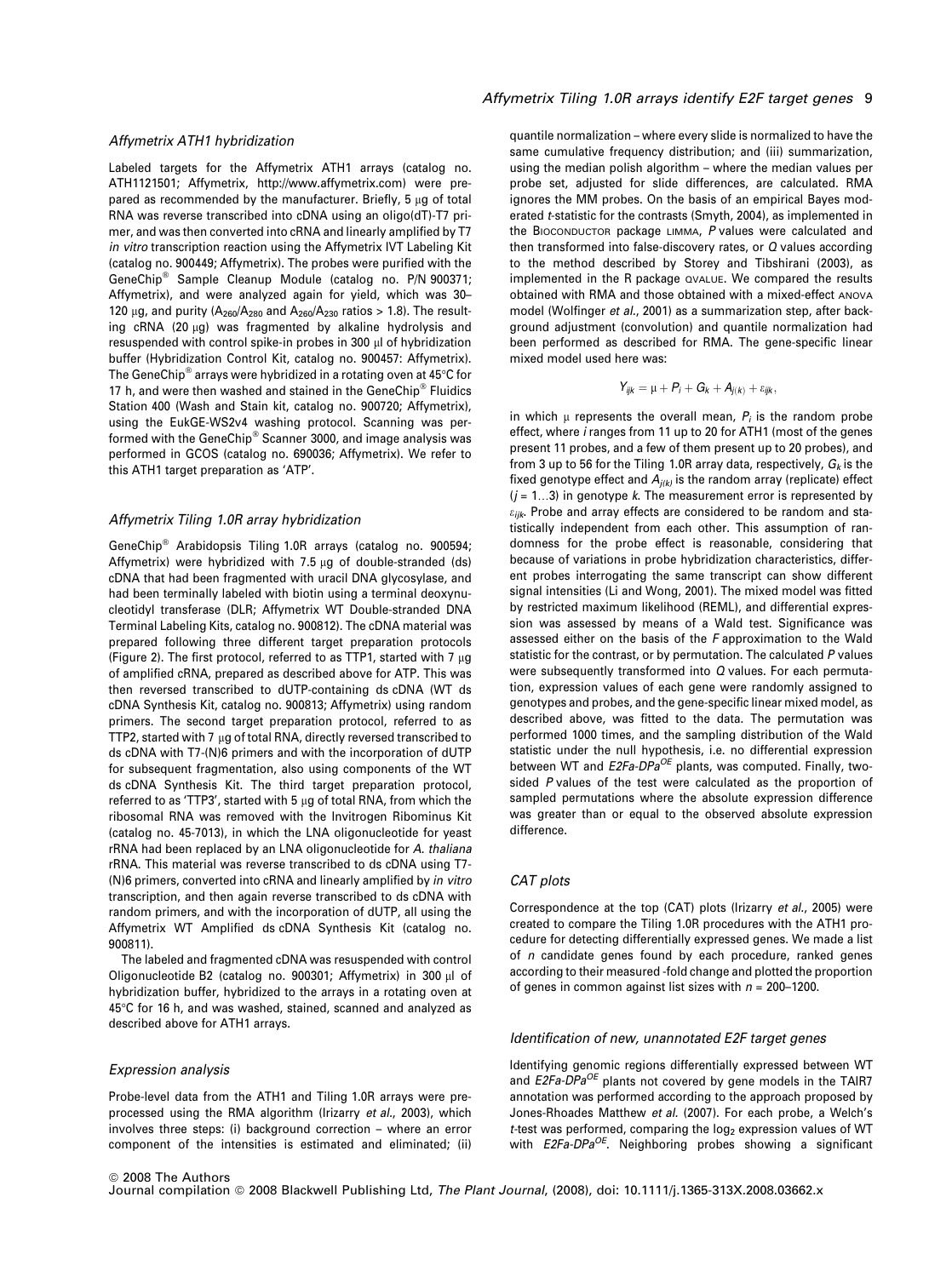$(P < 0.05)$  common change of at least twofold between WT and  $E2Fa-DPa^{OE}$  plants were taken to indicate a region of the genome giving rise to a differentially expressed transcript. Only intervals with at least three probes were considered further.

## E2F motif detection

Detection of E2F binding sites was performed by scanning promoter regions for the presence of an E2F motif [position weight matrix (PWM) representation with consensus motif TTTssCGC derived from 412 upregulated genes; Vandepoele et al., 2005] using MOTIFLOCATER (arguments: third-order background model derived from all promoters,  $-t$  threshold set to 0.95; Thijs et al., 2002). Promoter sequences, extracted from 1 kb upstream of the start codon, were based on the TAIR7 annotation. The upstream sequence was truncated if the intergenic sequence separating a gene from its upstream neighbor was <1 kb.

The assignment of genes to the original Gene Ontology (GO; http://www.geneontology.org) categories was extended to include parental terms (i.e. a gene assigned to a given category was automatically assigned to all the parent categories as well). Enrichment values were calculated as the ratio of the frequency in the selected set relative to the genome-wide frequency. The statistical significance of enrichment was evaluated using the hypergeometric distribution.

Orthologous groups were identified through protein clustering using ORTHOMCL (Li et al., 2003). Starting from an all-against-all BLASTP sequence similarity search using the full proteomes of A. thaliana (26 541 proteins), and that of the closest sequenced relative, Populus trichocarpa (45 554 proteins), 11 707 orthologous clusters were defined, covering 18 088 Arabidopsis and 22 760 Populus genes. These orthologous groups contain inparalogous genes (i.e. genes duplicated after the divergence between Arabidopsis and Populus), and thus offer a more realistic representation of orthology compared with, for example, reciprocal best-hit approaches.

After running the MOTIFLOCATER on all Populus promoter sequences, as described above, the presence of an E2F instance in Arabidopsis was scored as conserved if at least one orthologous Populus gene had an E2F motif in its promoter (irrespective of orientation or position in the promoter).

#### Quantitative real-time PCR analysis

RNA was extracted with the RNeasy Plant Mini Kit (Qiagen, http:// www.qiagen.com). First-strand cDNA was prepared from total RNA with the Superscript<sup>™</sup> II First-Strand Synthesis System (Invitrogen). Quantitative PCR reactions were performed with the LightCycler® 480 SYBR Green I Master mix (Roche; http://www.roche.com), and were analyzed on the LightCycler® 480 Real-Time PCR System (Roche). All quantifications were normalized to ACTIN2 cDNA fragments amplified under the same conditions. Quantitative PCR reactions were performed in triplicate and were then averaged. Primer sequences are available upon request.

#### Chromatin immunoprecipitation analysis

Chromatin immunoprecipitation analysis (ChIP) was performed according to Bowler et al. (2004), with some modifications. Briefly, 1 g of 8-day-old seedlings was harvested, rinsed in  $ddH<sub>2</sub>O$  and cross-linked in 1% formaldehyde for 10 min. Cross-linking was stopped by the addition of glycine to a final concentration of

125 mM. Chromatin was extracted from homogenized tissue obtained by grinding. The chromatin was sheared using a Branson 1200 sonifier (http://www.sonifier.com). After pre-clearing, a 10  $\mu$ l volume of the appropriate antibodies was added to the chromatin solution and incubated overnight at 4°C. After collection of the immunoprecipitate with protein A agarose beads, beads were washed and antibody–chromatin complexes were eluted. Crosslinking was reversed by overnight incubation at 65°C. Proteinase K digestion was followed by phenol/chloroform extraction and ethanol precipitation. Recovered DNA was subjected to 25 cycles of PCR amplification.

#### Acknowledgements

We acknowledge Heidi Wouters for her assistance with permutation and her valuable advice, and Sara Maes for her technical assistance. The LNA oligonucleotide probe for A. thaliana was kindly provided by Dr. Byung-in Lee (Invitrogen, Carlsbad, CA. This work was supported by FP6 MARIE CURIE ACTIONS in the framework of FP6 IP TRANSISTOR (http://www.transistor-arabidopsis.org, contract MRTN-CT-2004-512285), and by FP6 IP AGRON-OMICS (contract LSHG-CT-2006-037704). LDV and KV are postdoctoral fellows of the Research Foundation – Flanders.

#### Supporting Information

Additional supporting information may be found in the online version of this article:

- Table S1. Upregulated genes in the three tiling array experiments.
- Table S2. Upregulated genes in the ATH1 experiment.
- Table S3. Tiling array identified putative E2F regulated genes.

Table S4. Arabidopsis genes harbouring and E2F motif in 1-kb promoter region.

Please note: Wiley-Blackwell are not responsible for the content or functionality of any supporting materials supplied by the authors. Any queries (other than missing material) should be directed to the corresponding author for the article.

## **References**

- Bertone, P., Stolc, V., Royce, T.E. et al. (2004) Global identification of human transcribed sequences with genome tiling arrays. Science, 306, 2242–2246.
- Blais, A. and Dynlacht, B.D. (2007) E2F-associated chromatin modifiers and cell cycle control. Curr. Opin. Cell Biol. 19, 658–662.
- Bowler, C., Benvenuto, G., Laflamme, P., Molino, D., Probst, A.V., Tariq, M. and Paszkowski, J. (2004) Chromatin techniques for plant cells. Plant J. 39, 776–789.
- De Veylder, L., Beeckman, T., Beemster, G.T.S. et al. (2002) Control of proliferation, endoreduplication and differentiation by the Arabidopsis E2Fa-DPa transcription factor. EMBO J. 21, 1360– 1368.
- De Veylder, L., Beeckman, T. and Inze, D. (2007) The ins and outs of the plant cell cycle. Nat. Rev. Mol. Cell Biol. 8, 655–665.
- Iaquinta, P.J. and Lees, J.A. (2007) Life and death decisions by the E2F transcription factors. Curr. Opin. Cell Biol. 19, 649–657.
- Irizarry, R.A., Hobbs, B., Collin, F., Beazer-Barclay, Y.D., Antonellis, K.J., Scherf, U. and Speed, T.P. (2003) Exploration, normalization, and summaries of high density oligonucleotide array probe level data. Biostatistics, 4, 249–264.
- Irizarry, R.A., Warren, D., Spencer, F. et al. (2005) Multiple-laboratory comparison of microarray platforms. Nat. Methods, 2, 345–349.